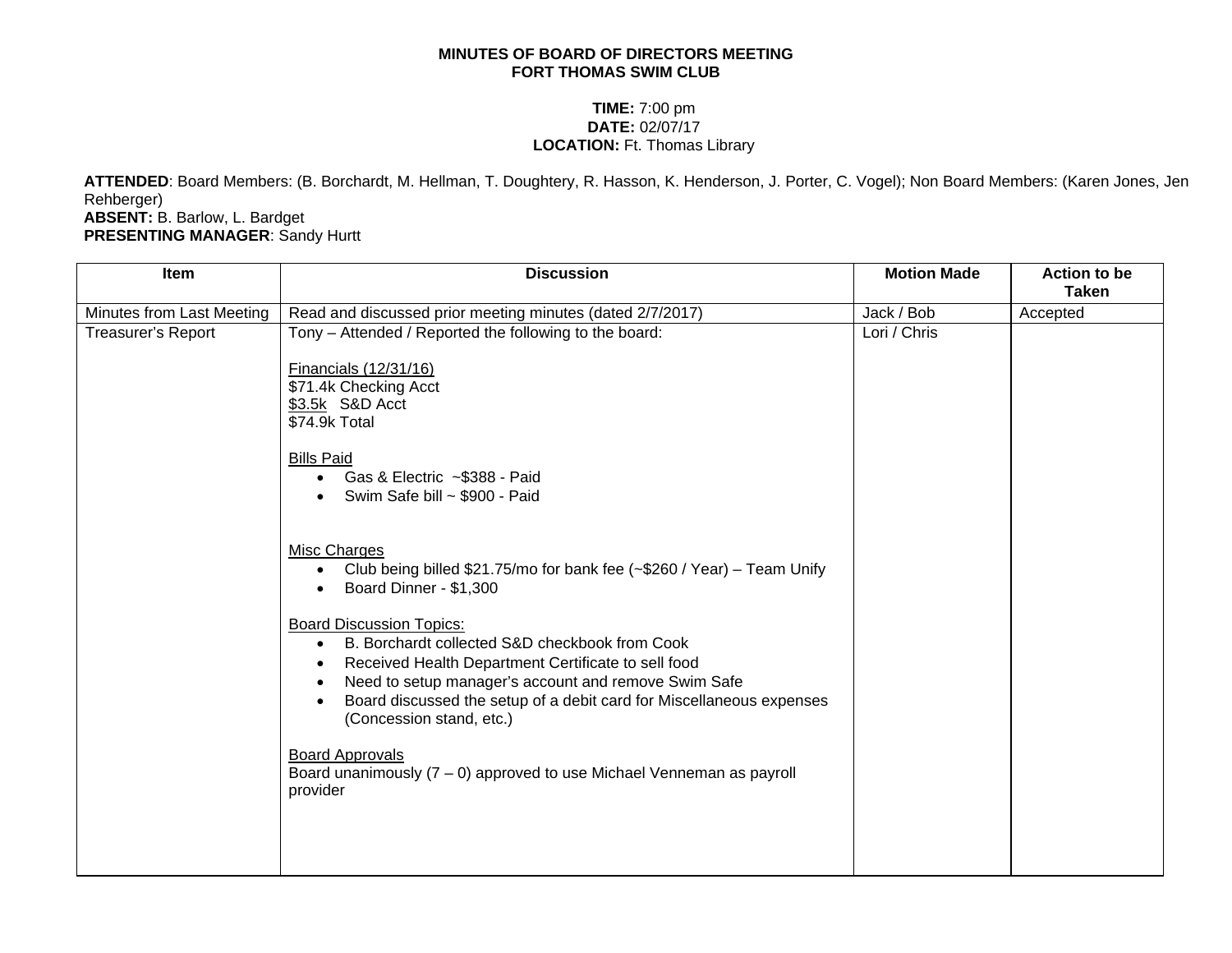| President's Report | Jack - Attended / reported the following to the board:<br>Discussed and reviewed open positions to be filled<br>2 FT Assistant Manger's (Kevin Nieporte - Approved), Second manager<br>TDB - Will be handled by Jack and Chris<br>Board decided Sandy will be responsible for hiring the following<br>$\circ$<br>positions:<br>Life guards<br>$\circ$<br><b>Concession Stand</b><br>$\circ$<br>Gate personnel<br>$\circ$                                                                                                                                                                                                                |  |
|--------------------|-----------------------------------------------------------------------------------------------------------------------------------------------------------------------------------------------------------------------------------------------------------------------------------------------------------------------------------------------------------------------------------------------------------------------------------------------------------------------------------------------------------------------------------------------------------------------------------------------------------------------------------------|--|
|                    | Jack discussed applications for summer employment<br><b>Board Discussion Topics:</b><br>Sandy Accepted the Job as Full Time Manager<br>Board will discuss pay wages (salary and/or hourly) at the next board<br>meeting on 3/14/17)<br>Board discussed ownership of Job Descriptions                                                                                                                                                                                                                                                                                                                                                    |  |
| Manager's Report   | Sandy - Attended / reported the following to the board<br><b>Board Discussion Topics:</b><br>Sandy discussed dual role capabilities and responsibilities<br>Discussed Miami products and bids to supply chemicals as well as vac<br>repair (~\$429)<br>Reviewed options to open and close pool / pool cover (Randy Witt)<br>Discussed costs related to not having a pool cover for the 2016 swim<br>season<br>Sandy to fill Life Guard positions (15 guards required) $-6$ offers<br>extended / 2 outstanding<br>Discussed additional responsibilities (scheduling / shopping for<br>concession stand)<br>Pool Service backup - O'Brien |  |
| Swim and Dive      | Bob - Attended / reported the following to the board<br>Guest Speakers - Karen Jones and Jen Rehberger<br>Karen (NKSL representative for FTSC)<br>Jen (Parents representative for Swim / Dive Team)<br>Diving and Champ Meet<br>Meeting the Team night (Wednesday, May 17th $6:30 - 8:30$ )<br>Kick off cookout (Thursday, June 8th at 6:00)<br>Team Swims against Newport at home (Thursday, July 13th), proposed<br>buying Skyline (yearly tradition) - Board was supportive                                                                                                                                                          |  |